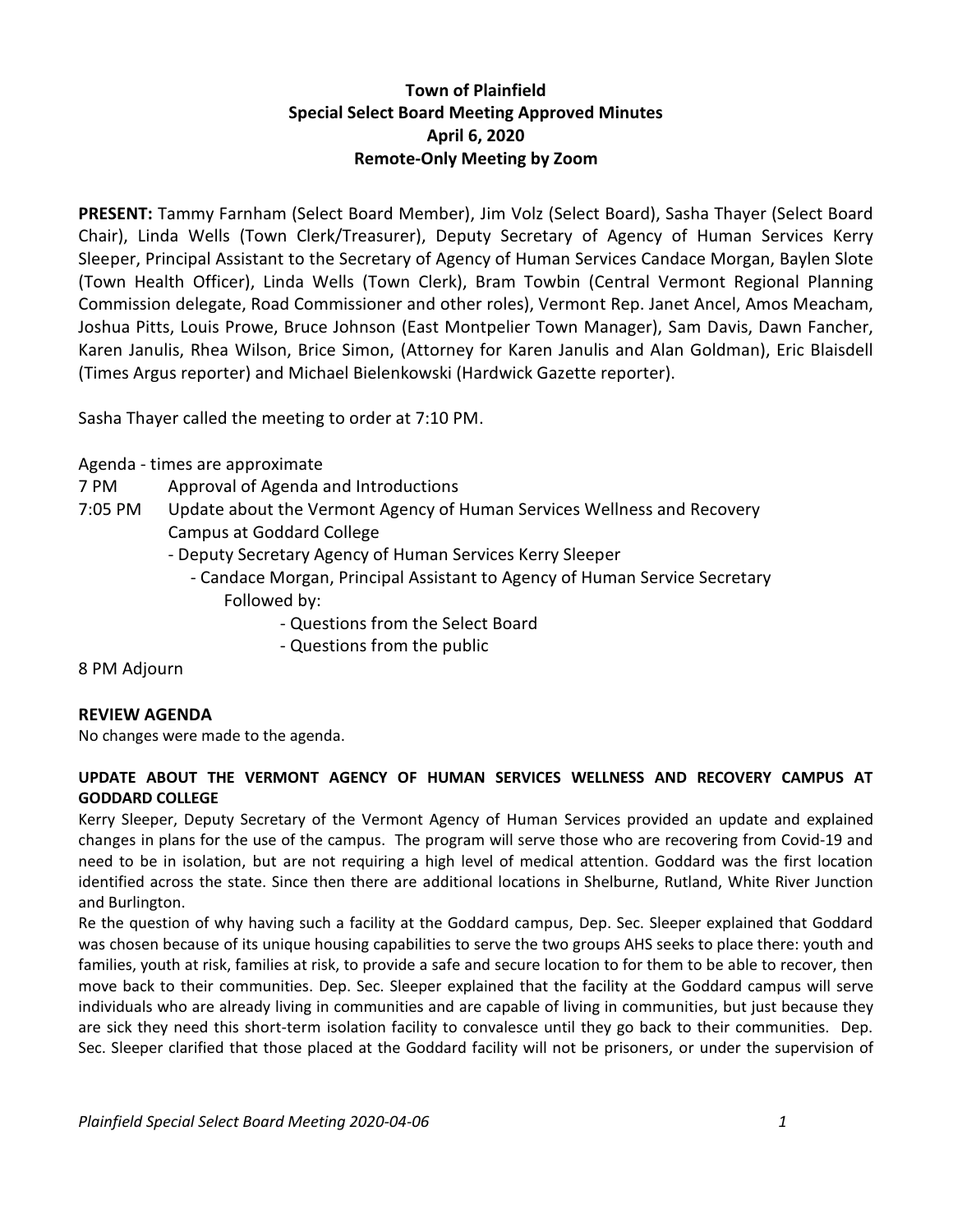the Department of Corrections; no criminals, no sex-offenders; they will not be individuals with significant mental health behavioral issues.

Dep. Sec. Sleeper stated that those at the Goddard facility will be well-adjusted, well-behaving individuals who will be at Goddard in order to convalesce. He confirmed that there will be security at the facility with a sheriff on duty in addition to staff. The people placed there will be there on a voluntary basis, and will sign an agreement that are willing to abide by conditions placed on them, including that they will not leave the property. Should they want to leave; AHS will take them where they want to go. But those on the Goddard campus will not be allowed to walk off the campus into the community of Plainfield.

Re the question of why have such a facility at Goddard, Dep. Sec. Sleeper stated that there are 543 confirmed Covid-19 cases in Vermont, and there are hundreds, if not thousands, more Vermonters who are already infected with the virus. Thus, it is just as likely that a person in the community, or in your family, likely to be as significant a concern as this isolated facility at Goddard. Dep. Sec. Sleeper stated that this virus is in every community in this state; this is simply recognition of how this virus spreads. Advanced planning is needed to provide care for those infected with Covid-19

Dep. Sec. Sleeper also stated that the goal for the Goddard facility is to provide those very vulnerable individuals with an opportunity to recover and recuperate in a safe and secure environment, that the community of Plainfield is not burdened by this, as well as having open communication with the community. Dep. Sec. Sleeper clarified that none of these individuals will be going to The Health Center, that The Health Center will be providing "virtual" consultations and tele-medicine.

Both Dep. Sec. Sleeper and Goddard President Bernard Bull confirmed that a contract has not yet been signed, and that the contract is before the Goddard board of trustees at this time.

Candace Morgan, Principal Assistant to Secretary of Human Services Mike Smith, also stated that the Agency of Human Services had recently put out a Frequently Asked Questions that she hopes will answer some question.

Comments and questions were taken from members of the public attending the meeting and from select board members.

Dep. Sec. Sleeper provided further information those served at the Goddard facility would be brought to the facility, rather than just turning up there, and would be provided transportation when they are leaving. Dep. Sec. Sleeper also clarified that the plan is to provide care for up to 100 people, with people being moved in a phased manner, perhaps ten at a time. Dep. Sec. Sleeper also clarified in response to a question about why a fence is not being put up around the facility, that this is not a jail, but rather a facility for people who are there voluntarily to heal. Town Health Officer Slote stated that he shares concerns about increasing the density of Covid-19 positive people in the Town of Plainfield, that he's personally spoken with Paul Dragon who is coordinating the facility at Goddard, and that he is impressed that the protocols for taking people in to the Goddard facility have been audited by external physicians who found no fault with them. Dep. Sec. Sleeper also explained that everyone who will be working at the facility is a volunteer, that no one is being forced to work at the facility on the Goddard campus. Amos Meacham also noted that putting together this kind of project normally would take many months and that doing so in a short time frame is very difficult.

Select Board member Tammy Farnham expressed that she appreciates everybody coming and listening and trying to get the correct answers to questions and trying to express their concerns. She stated this is scary, and that us being compassionate and trying to help others is something that we all need to look at as well as how we can work within those boundaries, just as we are asking them to.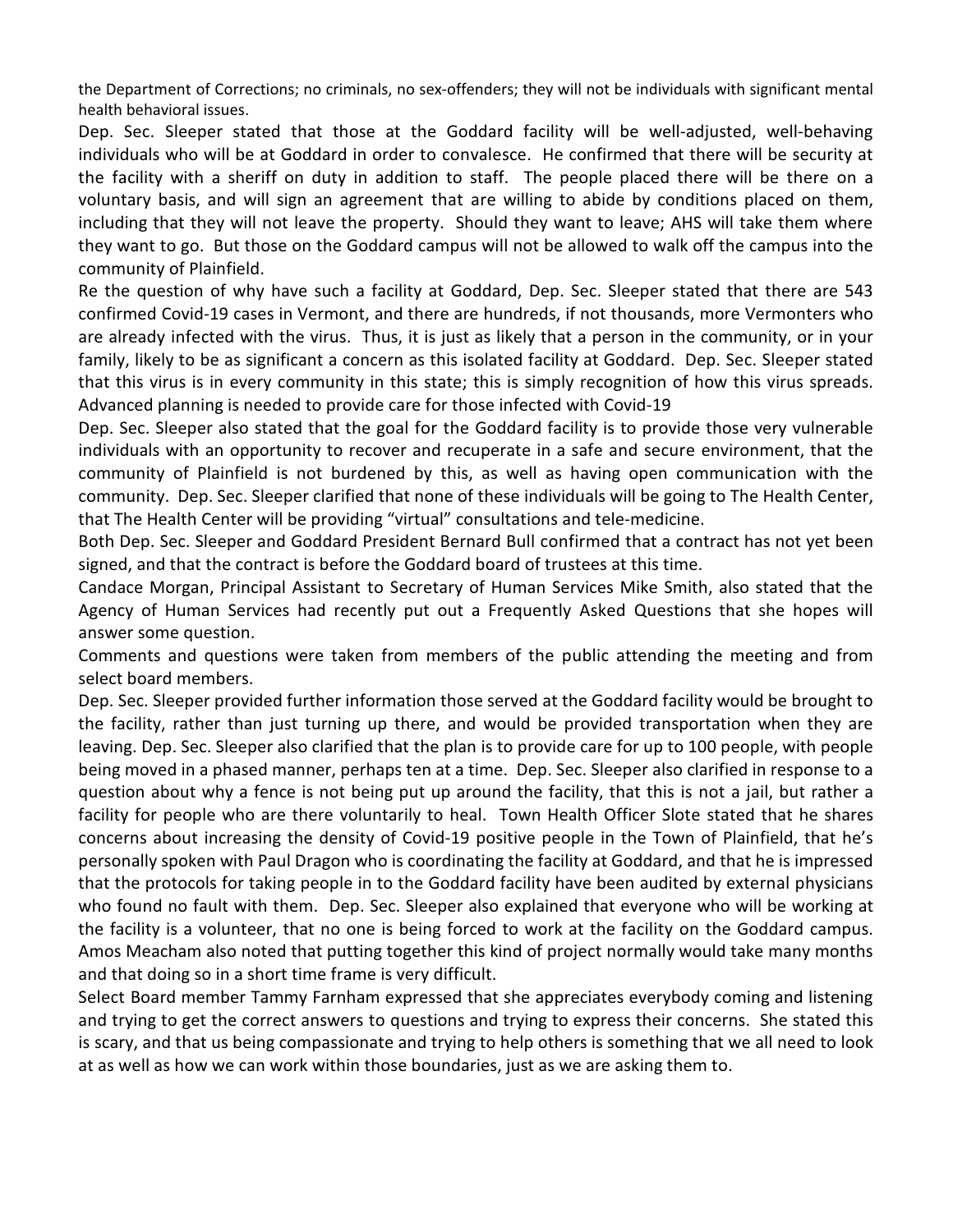Select Board Chair Thayer stated that what we now know is that people who are asymptomatic can transmit this disease, and that the folks who are going to be at Goddard are on the upward trajectory of healing, not people we think may get sicker. Thayer noted that what we are experiencing broadly as a society is that anyone, even our family members. Thayer noted further that it is important to listen to the guidance of medical professionals telling us that we should be doing distancing and not going out to the grocery store unless you need to, and that this is a very difficult time. Thayer stated she is impressed with the people in the state who are working long, long, days, to try to make this and other plans come together to make the response to these needs positive, but that there isn't any way to make these plans perfect, and there are no guarantees.

In response to a question from the Hardwick Gazette, Dep. Sec. Sleeper explained that the State reached out to Goddard first to explore the possibility of establishing a recovery facility there.

In response to the question from the Times Argus regarding whether the Town had a say in the decision to establish the facility at Goddard, could have kept the State from proceeding with establishing a recovery facility at Goddard College, Thayer noted the Town's feeling has been that Plainfield Select Board doesn't have a say in whether the facility at Goddard goes forward, that we are facing that Plainfield is a town of limited means, that we are facing things that have been unprecedented in affecting peoples' liberties and how peoples' lives go, with Executive Orders coming from the Governor's office, and stated that in her view we find that we don't have the resources to get into a battle about this. Dep. Sec. Sleeper confirmed that if the Select Board members voted to oppose this, it would not affect going forward. Dep. Sec. Sleeper stated that we are within a week, a week and a half to two weeks of reaching a peak in Vermont, that a facility is needed to provide care to people in a compassionate environment, so while the Select Board decision would be taken into consideration, but ultimately would not be a confirming factor. Select Board Volz confirmed that this is what he thought and thanked Dep. Sec. Sleeper for coming to the Plainfield Select Board meeting. Volz also stated that he didn't feel that this is as big of a danger as other people seem to feel, and that the steps that the State is taking should be something that works. Dep. Sec. Sleeper stated that when he has sick people who need a place to go, he has to find a place for them. He noted that the state is days away of needing a facility.

Town Health Officer Baylen Slote noted that the vector for this disease, the Goddard project really doesn't change that. To protect yourself need to be very careful about touching surfaces and then touching your face. He also noted that when he spoke with Paul Dragon, he stated that everyone coming to the Goddard facility, will be asked to sign a contract. He reminded us that fundamentally you can still do the things necessary to protect your family and all these things are still valid whether or not the project goes on. In response to a question from Sam Davis whether there would be uniforms for the people at the Goddard facility to identify them and whether there would be a fence put up, Chairperson Thayer answered that there would not, that the proposed facility at Goddard College is not a jail. Mr. Simon, attorney for Karen Janulis and Alan Goldman, also asked whether those at the facility would have some sort of garment to wear which would identify that they are a part of this facility. Thayer responded that the answer is, no, that they are being treated as patients who need care, just the same way patients in a hospital are patients who need care. Dep. Sec. Sleeper stated that he wanted to be very firm that those who would be at the Goddard campus are not second class citizens, that they are our Vermont citizens, we're not going to put a stigma on them to wear a specific type of clothing, there is a history that we don't want to brush up against. Dep. Sec. Sleeper stated clearly that this is not an internment camp